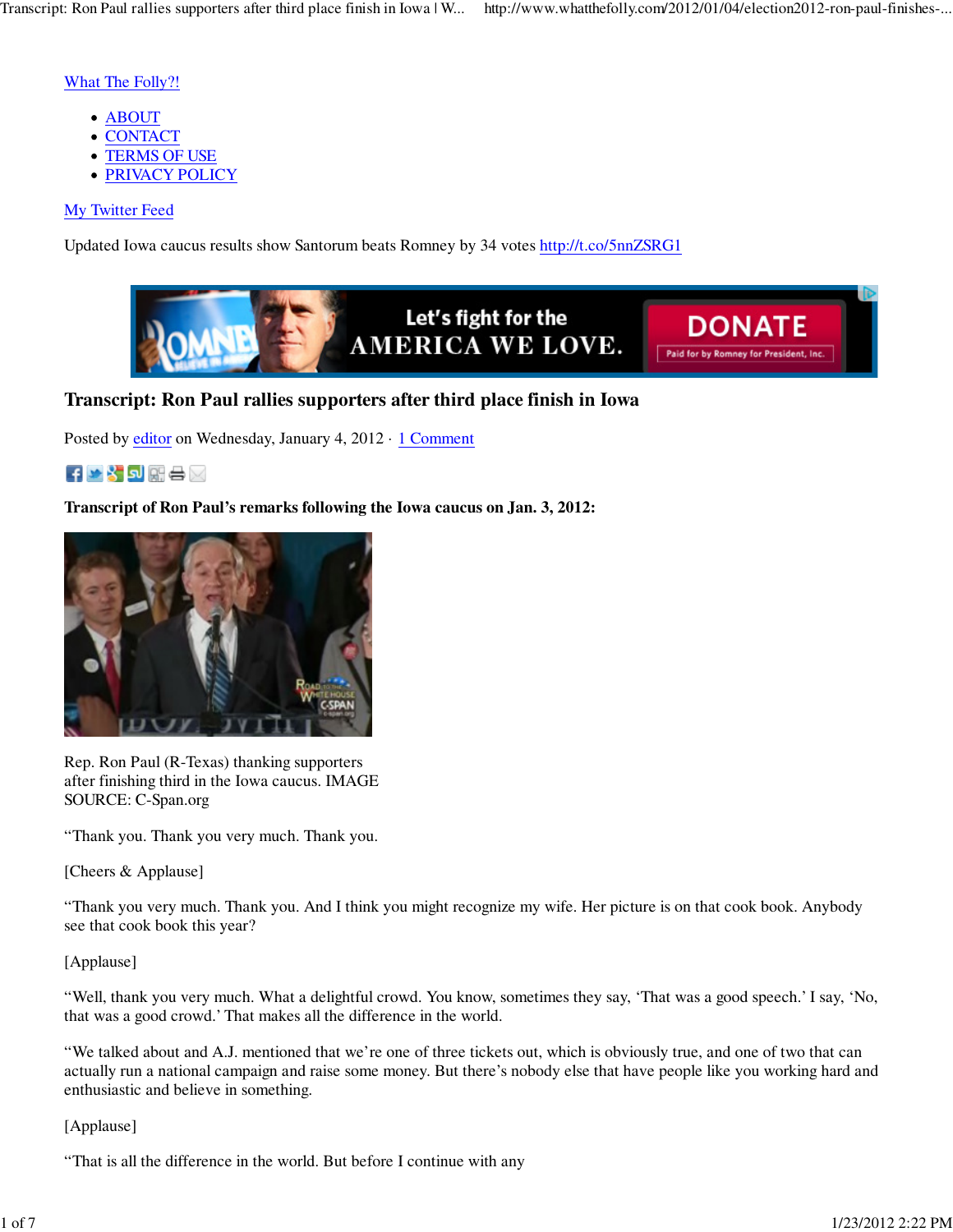more comments, I do want to bring – at least step forward – three of our chairmen. You've met already: A.J. Striker and David Fischer as well as Drew Ivers. They have led the charge all throughout Iowa!

## [Applause]

"But all I can think about in tough campaigns and all the hard work is the work you people do. It's unbelievable – the energy that you have, the effort that you have made.

"But what makes me feel good about it is you're doing it because you believe in something. That is what's worthwhile.

#### [Applause]

"But you also know that there's two good things – some people say, 'Well, you guys just do that because you believe in something or promote a cause.' Certainly. But how's the best way to promote a cause? That is winning elections! That's the way you promote it.

#### [Applause]

"Now, the enthusiasm has been unbelievable and it's fantastic. It's national. Thousands people now have been involved, not only in Iowa but around the country, and they're ready and raring to go.

"But we have to look at the wonderful changes that have occurred in our country in a positive way.

"The country has suffered a lot in a negative way – the economy is in trouble; our civil liberties are being trashed; our foreign policy has been a mess and drains us both economically and our military forces.

"But at the same time, people are coming together, and we had the task, which where we are very successful, to re-introducing some ideas that Republicans needed for a long time. And that is the conviction that freedom is popular!

## [Applause]

"But once again, we've had a fantastic showing for this cause and challenging people not the status quo we've been putting up with for decade after decade. But challenge them and let's go back to this real, old-fashioned idea. This very dangerous idea – let's obey the Constitution!

#### [Applause]

"And too often, those who preach limited government and small government they forget that invasion of your privacy is big government. And we have to emphasize protecting your personal rights and your economic rights or what the government's supposed to do. They're not supposed to run our lives or spend our money.

#### [Applause]

"And also, along those lines, we have introduced with so much enthusiasm. I've heard so often from so many volunteers. The other day somebody came up to me, and he was refreshing my memory because he knew I knew the statement because I've said it. Back in the old days in the early '70s, Nixon said we're all Keynesians now, which meant that even the Republicans accepted liberal economics. He says, 'I'm waiting for the day when we can say we're all Austrians now.'

#### [Applause]

"But the biggest change, I think, in intellectual and political changes that we have brought about is the emphasis on a very important matter – making sure that we get to the bottom of the ultimate bail-outers and that is our federal reserve system. We need reforms there, and we need a new monetary system and obey the Constitution. This is something that we've made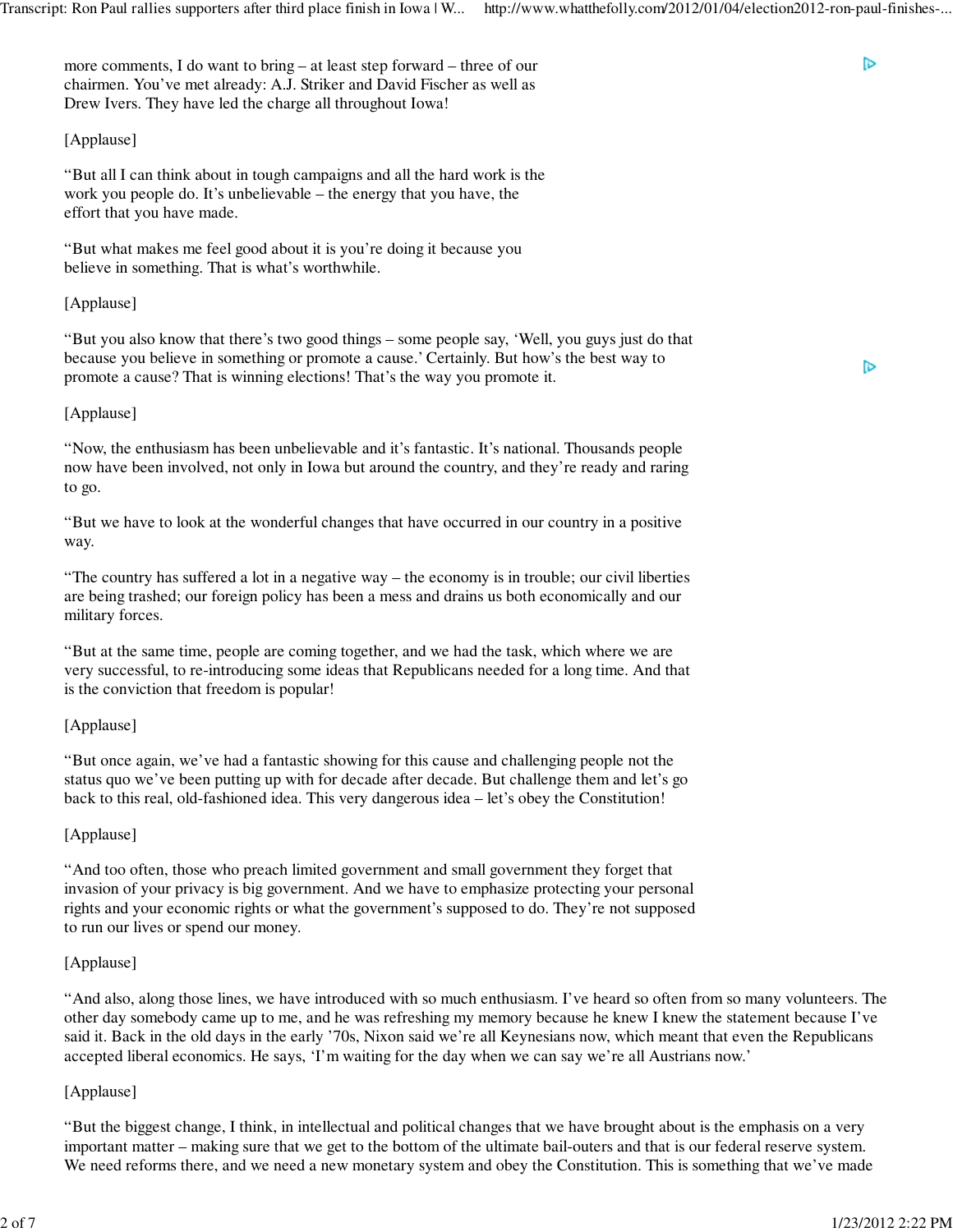great progress. So the first and initial important step that we've worked so hard, and it's on the table.

"Today, there was a national poll that came out and they were talking about how many people supported the gold standard. How long has it been since they've taken a national poll on the gold standard?

## [Applause]

"And guess what? The majority of the American people believed we should have a gold standard not a paper standard.

## [Applause]

"But also, the great strides that we have made has been really on the foreign policy. The fact that we can once again talk in Republican circles and make it credible. Talk about what Eisenhower said that beware of the military-industrial complex. Talk about the old days when Robert Taft, Mr. Republican, said that we shouldn't be engaged in these entangling alliance. He believed what the founders taught us. He didn't even want to be in NATO. We certainly don't need NATO and the UN telling us when to go to war.

## [Applause]

"But we have seen a great difference. The majority of the American people are behind us on this whole war effort. They're tired of the war. Cost too much money. Too many people get killed. Too many people get injured. Too many people get sick. And the majority – maybe 70% or 80% – of the American people now are saying it's time to get out of Afghanistan.

## [Applause]

"So those are the issues. Those are the issues that we have put out front and center. They're out there. They're not going to go away.

"And we have tremendous opportunity to continue this momentum. It won't be long that there's going to be an election up in New Hampshire, and believe me, this momentum is going to continue. This movement is going to continue, and we are going to keep scoring. Just as we have tonight.

## [Applause]

"So tonight, we have come out an election where we have essentially three winners – three top vote-getters. And we will go on. We will raise the money. I have no doubt about the volunteers. They're going to be there.

## [Applause]

"A lot of you [on] Saturday thanked me and you complimented me and thanked me for helping you along. But let me tell you, you help me along, you help my family along. All our work and our supporters. Because without your enthusiasm we can't do it.

"This is where I feel the most obligated. You know, we want to do the job, present the case, and if anything isn't perfect, I worry not about myself; I worry about you and making sure that you're satisfied.

"I think there's nothing to be ashamed of, everything to be satisfied, and be ready and raring to move on to the next stop, which is New Hampshire."

###

## **Learn More:**

- C-Span.org: Video of Ron Paul's remarks after the Iowa caucus
- Ron Paul's campaign website
- RollCall.com: Blom & Benko: Advocating gold standard could change outcome of 2012 presidential contest
- Politifact.com: Ron Paul says majority of Americans favors gold standard
- WhatTheFolly.com: Election 2012: Republican Iowa caucus results

## **Related Links:**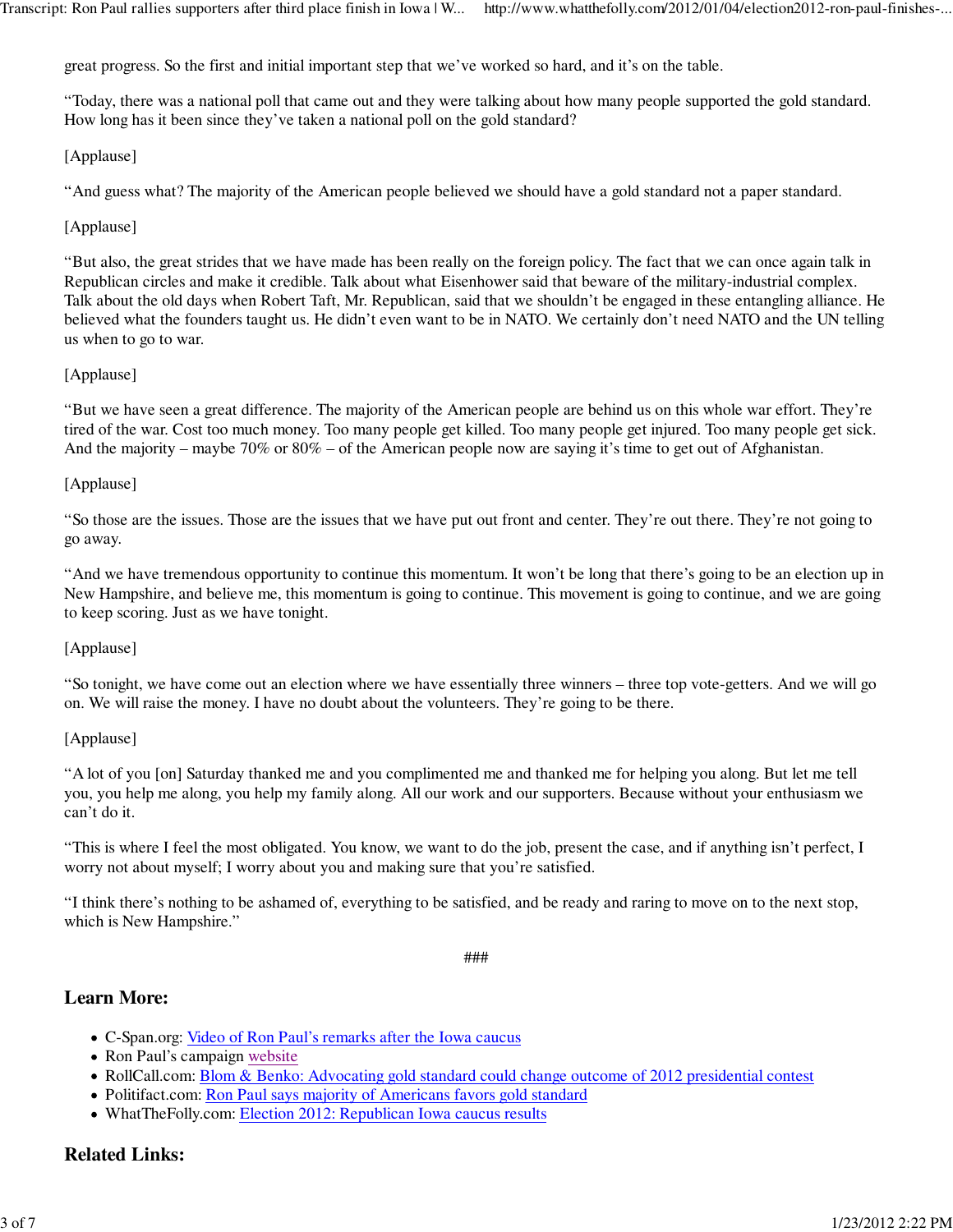Transcript: Ron Paul rallies supporters after third place finish in Iowa | W... http://www.whatthefolly.com/2012/01/04/election2012-ron-paul-finishes-...

- Transcript: Ron Paul finishes distant second in New Hampshire primary
- Transcript: Rick Santorum finishes fifth, fails to connect with NH voters
- Mitt Romney wins the New Hampshire primary
- Transcript: Newt Gringrich's remarks after finishing fourth in New Hampshire
- Rick Santorum places second in Iowa caucus, tells supporters 'Game on'
- Transcript: Jon Huntsman hangs on with a third place finish in the New Hampshire primary
- John McCain endorses former rival Mitt Romney for president
- Transcript: Mitt Romney's opening remarks at Manchester, N.H. town hall
- Bachmann bows out of presidential bid
- Election 2012: Republican Iowa caucus results

Filed under Banking & Finance, Civil Liberties, Current Events, Economy, Election 2012, Politics, Tax Dollars at Work, Tax Policies, Transcripts, U.S., Wasteful Spending · Tagged with Afghanistan, economic crisis, economy, election, election 2012, foreign policy, gold standard, GOP, Iowa, Iowa caucus, military, NATO, New Hampshire, President Barack Obama, presidential election 2012, Republican, Republican Party, Republican primary, Republicans, Ron Paul, small government, Texas, UN, United Nations, US Constitution, War in Afghanistan

#### **Sponsored Listings**

**Naperville Illinois...** Complete guide to great restaurants in Naperville Illinois. napervillerestaurants.com

**New Loophole in California** If you drive 25 mi/day or less you better read this... Insurance.Comparisons.org

<u> Advertising Information</u>

California: \$9 Car Insurance... I discovered the 1 car insurance trick your agent will NEVER tell you... ConsumerFinanceDaily.com

#### **Comments**

## **One Response to "Transcript: Ron Paul rallies supporters after third place finish in Iowa"**

**Trackbacks**

## **Check out what others are saying...**

*Attack the System » Blog Archive » The Ron Paul Precedent* says: 1. January 6, 2012 at 3:37 am

[...] reality of Paul's accomplishment is clear, as the feisty congressman pointed out in his final Iowa speech to his [...]

Reply

## **Leave A Comment**

Views expressed in the comments section do not represent the views of WhatTheFolly.com, and WhatTheFolly.com does not guarantee the accuracy or reliability of the viewpoints or information expressed by third parties who comment on the site. WhatTheFolly.com has the right - but not the obligation - to monitor the comments and to remove any materials it deems inappropriate.

| Name (required)                         |
|-----------------------------------------|
| Mail (will not be published) (required) |
| Website                                 |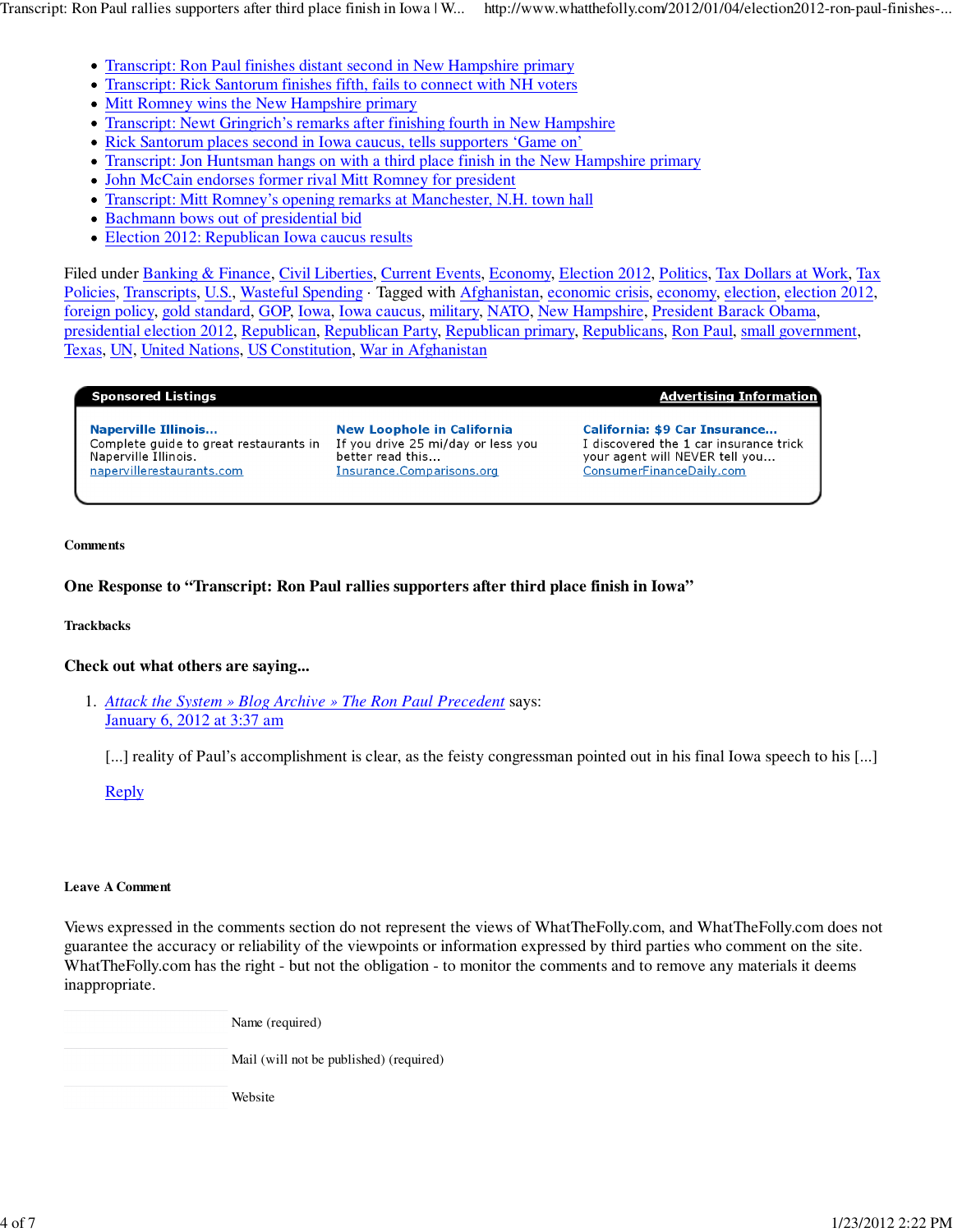Submit Comment

## **RECENT POSTS**

- Updated Iowa caucus results show Santorum beats Romney by 34 votes
- Gov. Jerry Brown: "California is on the mend"
- Transcript: California Gov. Jerry Brown's 2012 State of the State Address
- Transcript: Press conference Q&A on South Carolina's new voter ID law
- Transcript: Remarks by State Sen. Kevin Bryant on South Carolina's new voter ID law

## **ADVERTISEMENT**

## **Related Results**

#### **Agoura Paint**

Paint and Painting Supplies. Wide Selection. Call or Visit Us Today.

www.AgouraPaint.com

#### Ron **Paul** 2012 Aces Pins **RON**<br>PAUL

**RON Paul** 2012 button Created by hueylong Keywords: ron, paul, aces, 2012, republican, election, **iowa**, tea, party, herman, cain, libertarian, freedom, button, pin **HE'S** \$2.45 at Zazzle.com



#### Illustrated Guide to **Iowa** Prairie Plants

By **Paul** Christiansen and Mark Muller. ISBN 10: 0877456615. ISBN 13: 9780877456612. Used condition. Paperback published 1999 by University of Chicago Press. AdChoices 32.22 at Textbooks.com Marketplace Chitika | Opt out?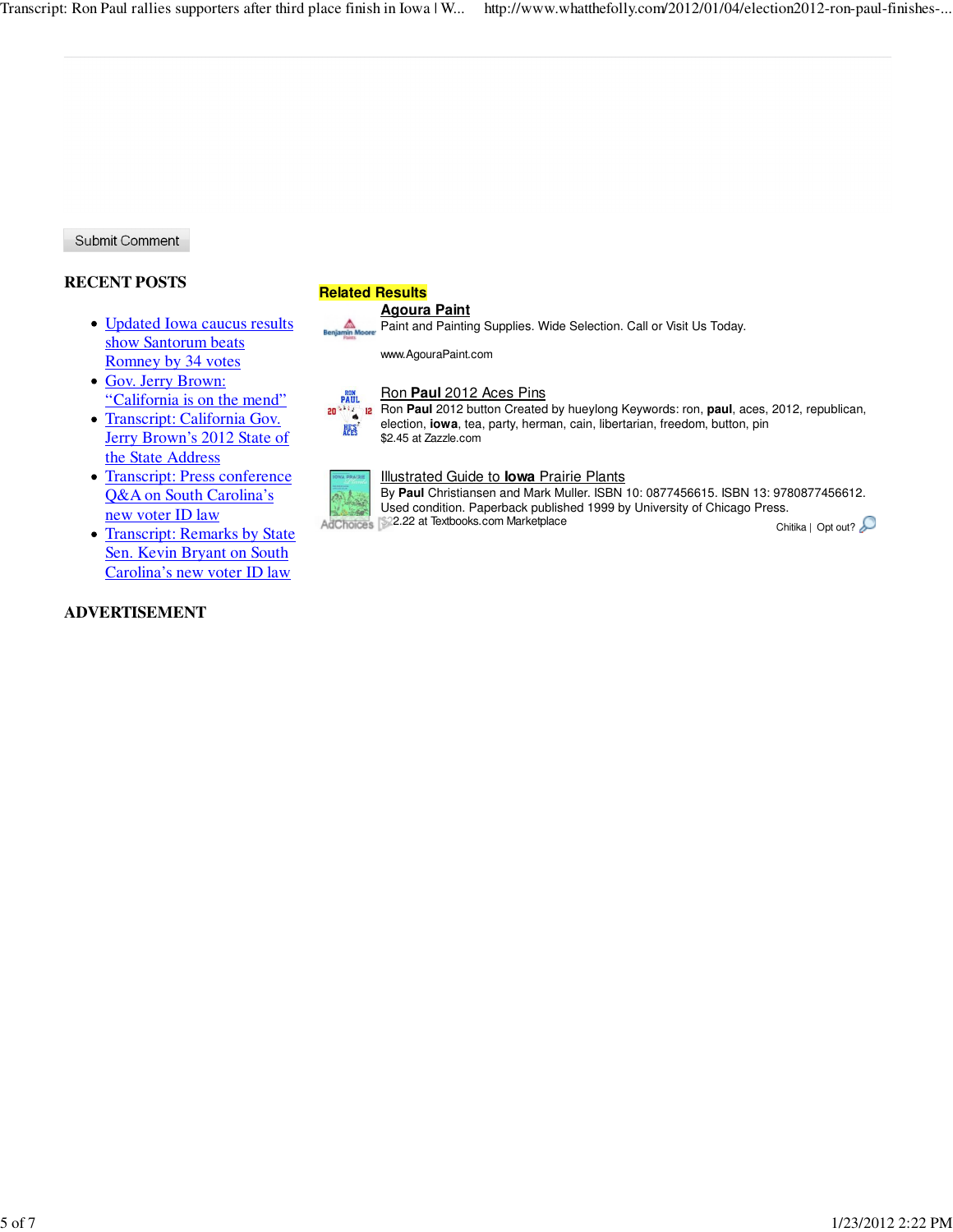Transcript: Ron Paul rallies supporters after third place finish in Iowa | W... http://www.whatthefolly.com/2012/01/04/election2012-ron-paul-finishes-...



## Join msnbc.com Politics Network

## **TAGS**

balanced budget **budget** Budget Control Act of 2011 California Congress debt debt limit Defense Department deficit Democrats drastic budget cuts economic recovery economy federal budget federal debt federal deficit **federal government** federal spending Fiscal Responsibility GOP government funding government spending health care high deficits Iraq Joint Committee on Deficit Reduction Justice Department Medicaid Medicare military national debt President Barack Obama public debt